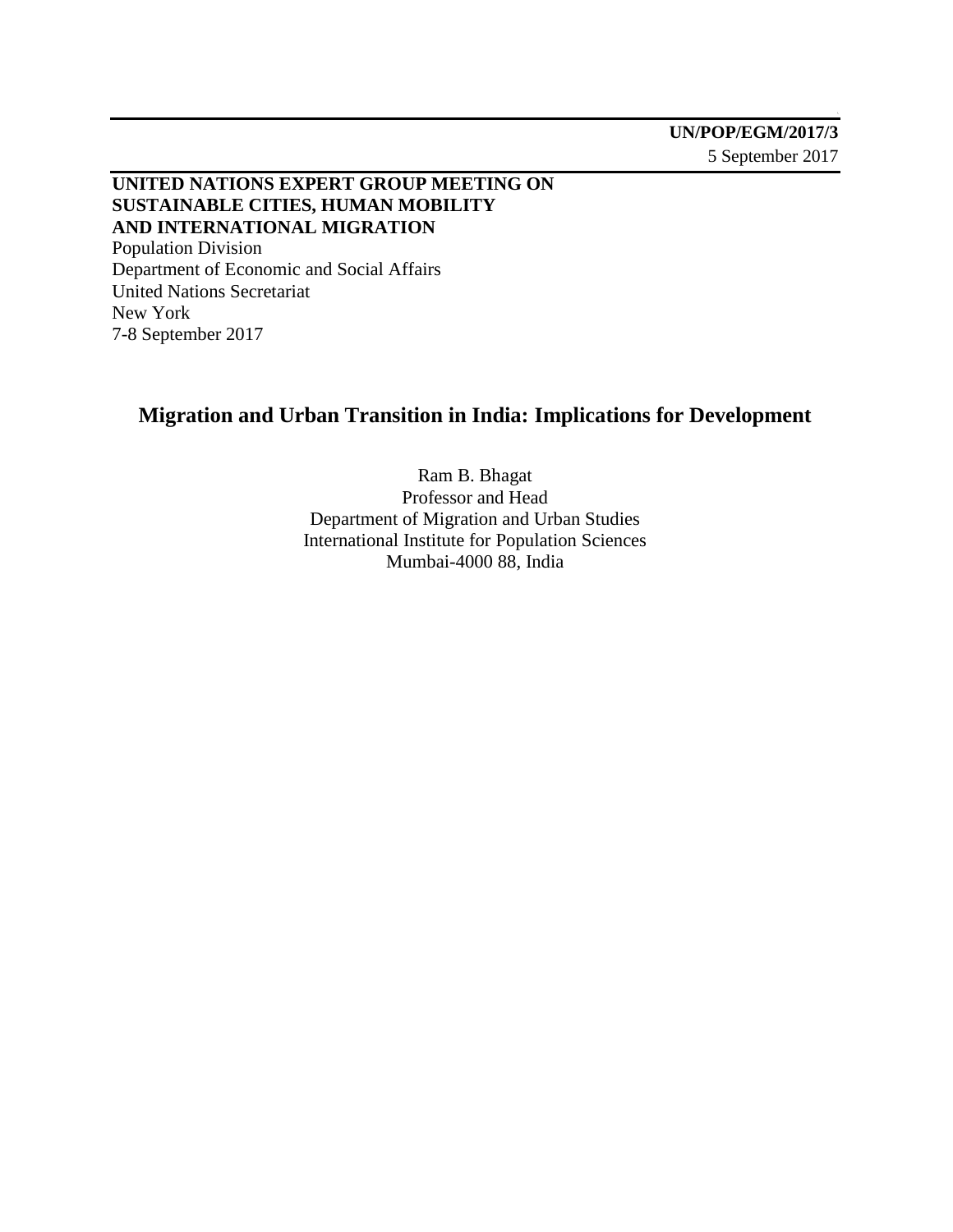# Migration and Urban Transition in India: Implications for Development

**Ram B. Bhagat Professor and Head Department of Migration and Urban Studies International Institute for Population Sciences Mumbai-4000 88, India E-mail: rbbhagat@iips.net**

#### **THE CONTEXT:**

Migration has been a historical process shaping human history, economy and culture. It re-emerged as a strong force shaping cities and urbanization since the time of industrial revolution in western countries, and is closely associated with urban transition influencing the demand and supply of labour, economic growth and human wellbeing (McKeown 2004; Skeldon 2008). However, both migration and urbanization has not been viewed positively by both researchers and policy makers until recently. Migration was seen as a development failure and policy makers were busy in suggesting how to reduce migration. This perspective has been changing of late. The ICPD held in 1994 recognized the profound impact of urbanization for livelihood, way of life and values of individuals, while migration has been stressed to have both positive and negative impacts for the places of origin and destination. ICPD further stressed that orderly international migration helps the countries of origin with remittances while benefitting the destination countries with human resources. It also argued to facilitate the return of migrants and their reintegration in home countries (UNFPA 2004). However, in 2000 when the international community adopted the MGDs it hardly recognized the role of migration in development (Skeldon 2008). The same is largely true for urbanization except the MDG target of achieving a significant improvement in the lives of at least 100 million slum dwellers. Conversely the debate on the post-2015 development agenda took a new turn. Now we find that migration and urbanization is well recognized in SDG goals. The Goal 11: 'Cities and sustainable communities' exclusively focused on urbanization, while three other Goals dealt with the issues on migration. Goal 8: 'Economic Growth and Decent Work' recommends to protect labour rights and promote safe and secure working environments for all workers, including migrant workers, in particular women migrants, and those in precarious employment. Goal 10 'Reduce Inequality within and among Countries' suggests to facilitate orderly, safe, regular and responsible migration and mobility of people, including through the implementation of planned and well-managed migration policies, and Goal 17 in respect with 'Global Partnership' acknowledges data gaps in the field of migration and recommends to strengthen disaggregated data including migratory status.

The Sustainable Development Goals (SDGs) was followed by New York Declaration for refugees and migrants and the New Urban Agenda agreed by the world leaders in 2016. The New Urban Agenda reaffirms the objectives of SDGs in achieving sustainable cities and urbanization. It acknowledges that safe, orderly and regular migration through planned and well-managed migration policies enable the positive contribution of migrants to cities and strengthen urban-rural linkages (UN-Habitat 2017). These policies related developments increasingly recognized the role of migration and urbanization in achieving human development, equity and wellbeing.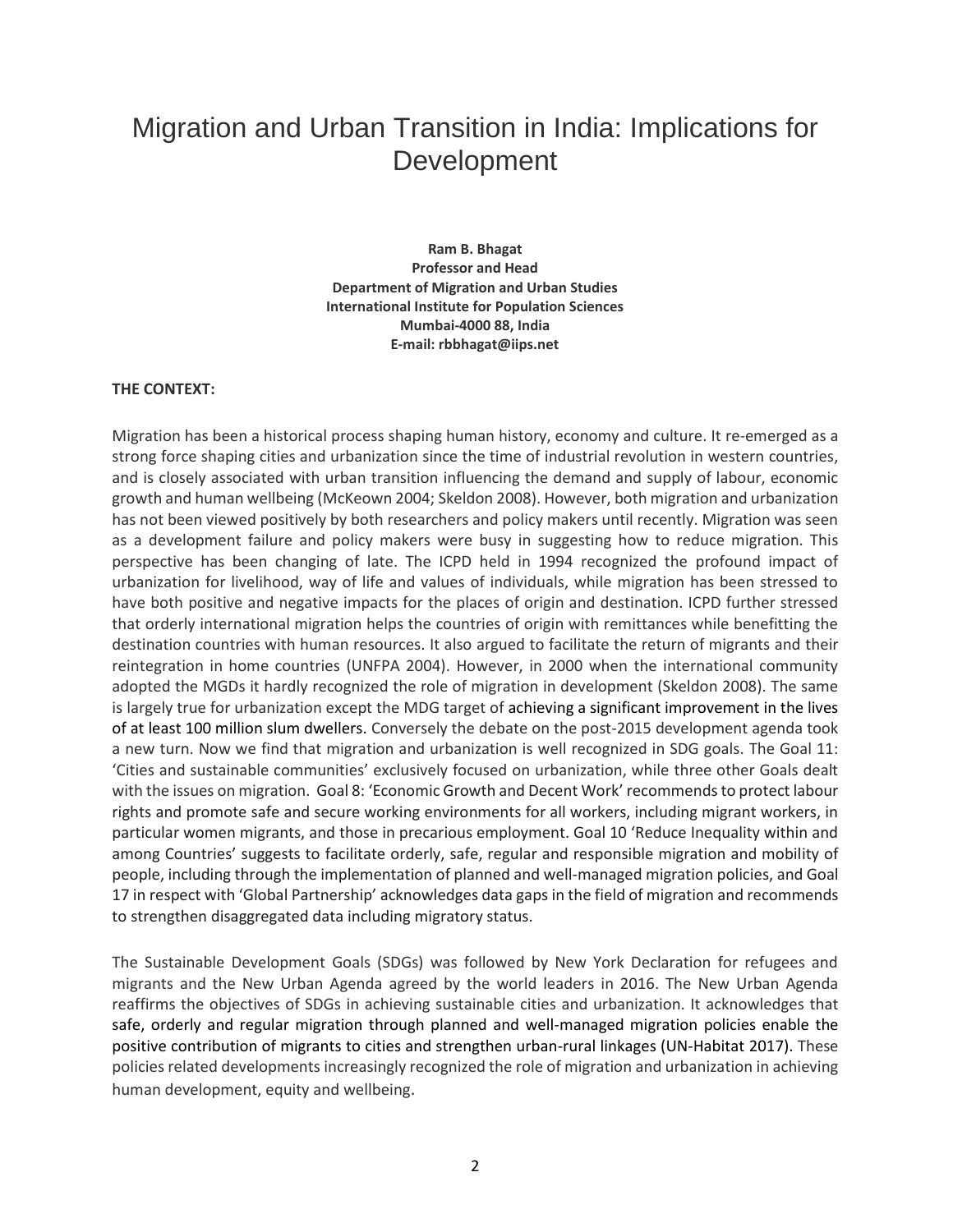This background note summarizes the conceptual and theoretical dimensions of the relationship between migration, urbanization and development and also presents their potential and actual impact on development in general and India in particular. It also argues that the development impact of migration and urbanization much depends upon how the countries like India design their urbanization and migration policies.

#### **THEORETICAL UNDERPINNINGS AND POLICY IMPERATIVES:**

The relationship between migration, labour market, wages and capital accumulation has been a matter of debate in the development literature (Lewis 1954; Fei and Ranis 1964; Harris and Todaro 1970; Stark and Bloom 1985). Lewis (1954) and Fei and Ranis (1964) argued that in a situation of labour surplus migration could help in capital accumulation through sectoral transformation. Migration results from the transformation of the traditional agrarian sector with surplus labour into a modern industrial sector which goes in tandem with capital accumulation.

Urbanization transforms space and place, generates agglomeration economies creating favourable conditions for the market forces to boost productivity and economic growth. In this process various spatial flows like the flow of goods and services, capital, labour and information are the natural outcome of economic growth. Higher is the rate of economic growth higher will be various types of spatial flows. Labour mobility is the expected outcome with increasing economic development and urbanization (World Bank 2009; UNDP 2009; IOM 2015). However, the relationship between urbanization, labour mobility and economic development is not straightforward but mediated by global and local processes, both spatial and historical. Figure 1 presents how impact of migration and urbanization could be analyzed looking at the global and local processes that influence both areas of destination as well as areas of origin. The areas of destinations benefit due to agglomeration economy, reduction in cost of production, rising productivity, size of consumer and capital market, corrections in the labour market, and innovations. At the same time, areas of origin also benefit through return migration, flow of remittances, information and innovations influencing the households and people left behind. In recent decades, the reverse flow acquired a new proportion and dimension due to easy and faster means of transportation and communication linking the areas of origin and destination. Thus, migration no longer remained a one way movement necessitating a complete rupture from the native place, but a process that binds the two places together. In this context, in the areas of international migration, the role of diaspora is increasingly evident in several countries of south Asia (Rath and Shaw 2007; Skeldon 2008).

It is worthwhile to mention that there are also some negative impacts as well. A number of studies show that a suitable policy and programmes is likely to enhance the benefits of migration and urbanization (Quigley 2008; McFarlane 2012; Bhagat 2012; UNESCO 2013; IOM 2015). Empirical studies and findings in different contexts will be quite helpful in formulating spatial strategy of development keeping in view the central role of migration and urbanization in transforming places and shaping the nature of development.

#### **DEVELOPMENT IMPACT OF URBANIZATION:**

Globally, Henderson (2010) found a strong positive relationship between level of urbanization and per capita income across the countries globally. Further, the history of economic growth vindicates that no country has achieved high income level or rapid economic growth without substantial urbanization. Empirical studies show that nearly all countries which achieved middle income status were at least 50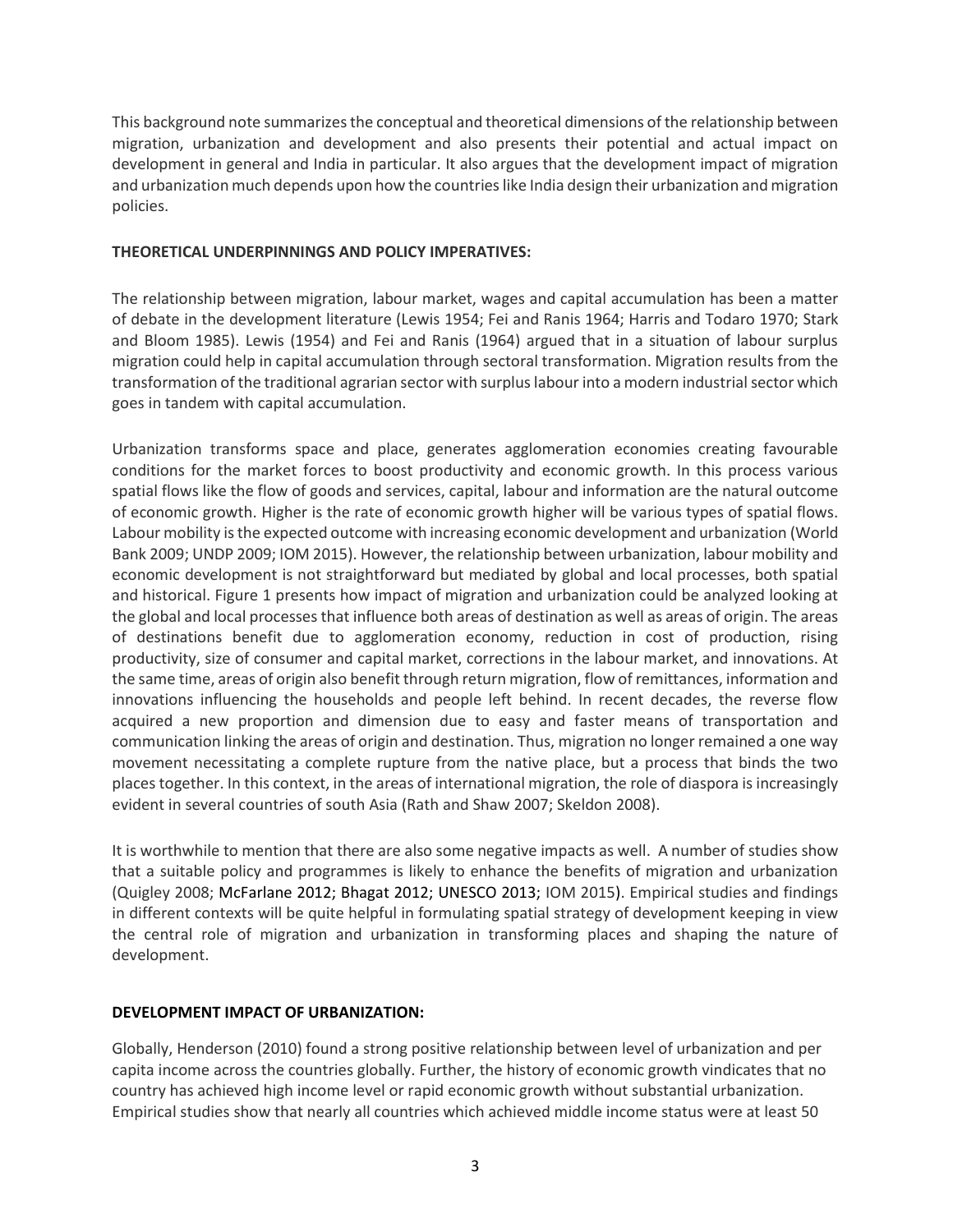per cent urbanized and all high income countries are 70 to 80 per cent urbanized (Spence et al 2009 p. x). The causal mechanism of urbanization works through agglomeration which is essentially a concentration of activities and people. Agglomeration economies influenced by density (market), distance (transport cost) and divisions (trade related barriers) have emerged as important factors influencing economic growth through innovations and technological changes and reduction in production and transport costs (World Bank 2009). In many countries of Asia and Africa, urbanization also played a significant role in economic growth and poverty reduction (Turok and McGranahan 2013).

In addition, cities are considered as a means to solve the emerging economic and environmental crisis (UN-Habitat 2012). Globally big cities attract international migration, while cities of developing countries receive huge number of internal migration (IOM 2015; UNDP 2009). Further, studies also show that it is not only the level of urbanization, but also the scale of urbanization matters. Increasing city size is closely associated with greater income, wealth, wages and access to amenities (Bettencourt and West 2010; World Bank 2013).Urbanization further helped in raising productivity in agriculture by providing access to market, modern inputs and technology. On average, countries with higher level of urbanization also show higher agricultural productivity and have lower level of poverty (World Bank 2009; Li, Florax and Waldorf 2014; IOM 2015).

In India, both earlier and recent studies confirm that there is a close relationship between urbanization and economic development (Sovani 1964; Bhagat 2012). About 65 percent of GDP accrue from urban areas that comprise of one-third of India's total population (31 % urban according to 2011 Census). Although India has about 8000 cities and towns, 53 million plus cities consist of 43 per cent of India's urban population showing large concentration of population and economic activities (Bhagat and Mohanty 2009; Bhagat 2012). Migration, on the other hand, is a flow linking places that are defined as rural and urban. Although rural to urban migration has been the dominant component of urbanization in the western countries, India has experienced rapid urban population growth as a result of higher contribution of urban natural increase. In the decade preceding the Census 2011, net rural to urban classification in India contributed about one-third to urban population growth compared one-fourth by net rural to urban migration (Bhagat 2012). Such characteristic of urbanization often known as in situ urbanization has also been observed in China (Zhu 2004). Thus, the emerging pattern of urbanization in India is not simply a rural to urban transfer of labour and populations, but a complex process of changes in the characteristics of human settlements (Bhagat 2011a; World Bank 2013; Bhagat 2014). In general, urban areas have better access to electricity, drinking water, sanitation and clean fuel compared to rural areas (Bhagat 2011b). Also worthwhile to note that the increasing proportion of urban population is living in bigger cities in India with better coverage of basic amenities conducive to economic growth (Bhagat 2013; Mitra and Mehta 2011).

It is hardly possible for the growth in rural sector to match the productivity increase in urban sector. In such situation urbanization might be looked upon a solution rather than a problem. However, a majority of policy makers resists urbanization rather than welcome it. Although there are huge urban problems like proliferation of slums, congestion and overcrowding, air pollution, urban crime and violence and host of other problems in many parts of the developing countries, the question is whether to stop urbanization or to harness it? (Spence et al. 2009**).** Given the fact that urbanization has emerged as a global force, it is inevitable that countries like India with low level of urbanization is likely to be more urbanized in future. As per UN estimate India's urban population is projected to be 814 million i.e., 50 per cent of total population by 2050 (United Nations 2015). In this situation, negative consequences of urbanization might be kept in check, and its potentials for poverty reduction, economic growth and innovations would be harnessed.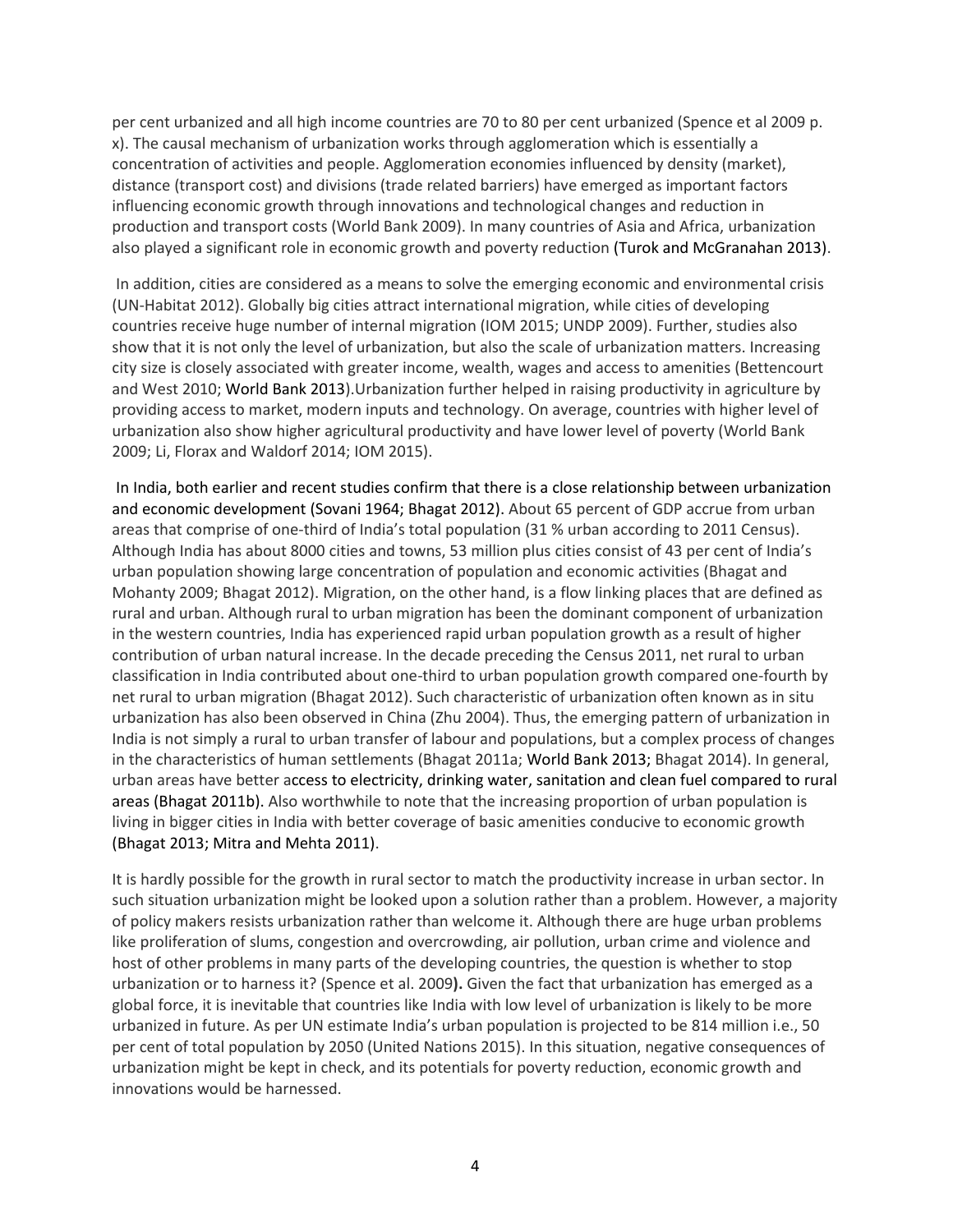The emerging regional inequality in India is closely associated with the process of urbanization. It therefore raises a question of the nature and ability of urbanization to redress the rural distress in many part of India has been experiencing. A spatially distributed urbanization which promotes development of small and medium towns closely linked with rural areas may be more desirable. Also, the place based policies need special attention in additional to household and sectoral policies in India and many other developing countries (World Bank 2009; Chakravarty and Dehejia 2017).

#### **DEVELOPMENT IMPACT OF MIGRATION:**

The experience of many developing countries shows that migration has tremendous potential to improve human development (UNDP 2009; IOM 2015). At present, 'more than a billion people rely on international and internal migration to escape poverty and conflict, adapt to environmental and economic shocks, and improve the income, health, and education of their families. Annual remittances to developing countries alone approach \$500 billion, triple the amount of official development assistance (ODA) (Sutherland 2013). Adams and Page (2005) show that a 10 percent increase in per capita international remittances in a developing country can lead to a 3.5 percent decline in the share of people living in poverty. Thus, studies confirm that migration is an important pathway out of poverty. However, compared with international migration, internal migration offers more opportunities of increasing income and convergence of welfare, although it is less emphasized (Skeldon 2008; World Bank 2009; Bhagat 2016). On the other hand, in the context of India, emigration also enhances social prestige and family status which is less emphasized as researchers are mainly concerned with economic gains (Bhagat el al 2017).

Migration is also a process of skill formation. Many migrants bring their relatives, friends and covillagers once they have firmly established in urban areas. Some migrants also upgrade their skill level and learn two and more skills (Deshinker and Akter 2009; Bhagat 2014). Among emigrants, about onethird returns to India. They are the potential source of knowledge and skill transfer (Bhagat et al 2017). The studies on social remittances are lacking and the reintegration of returnees with the development is gaining attention in India.

The key areas of opportunities and benefits associated with migration are listed in Box-1.

## **Box 1: Opportunities of Migration – Four Key Areas**

- i) *Labour Demand and Supply* fills gaps in demand for and supply of labour; efficiently allocates skilled and unskilled labour; cheap labour, disciplined and willingness to work.
- ii) *Remittances* provides insurance against risks to households in the areas of origin; increases consumer expenditure and investment in health, education and assets formation.
- iii) *Return Migration* brings knowledge, skills and innovation (these are known as social remittances).
- iv) *Skill Development* migration is an informal process of skill development. It enhances knowledge and skills of migrants through exposure and interaction with the outside world. New skills are learnt from co-workers and friends at the place of destination.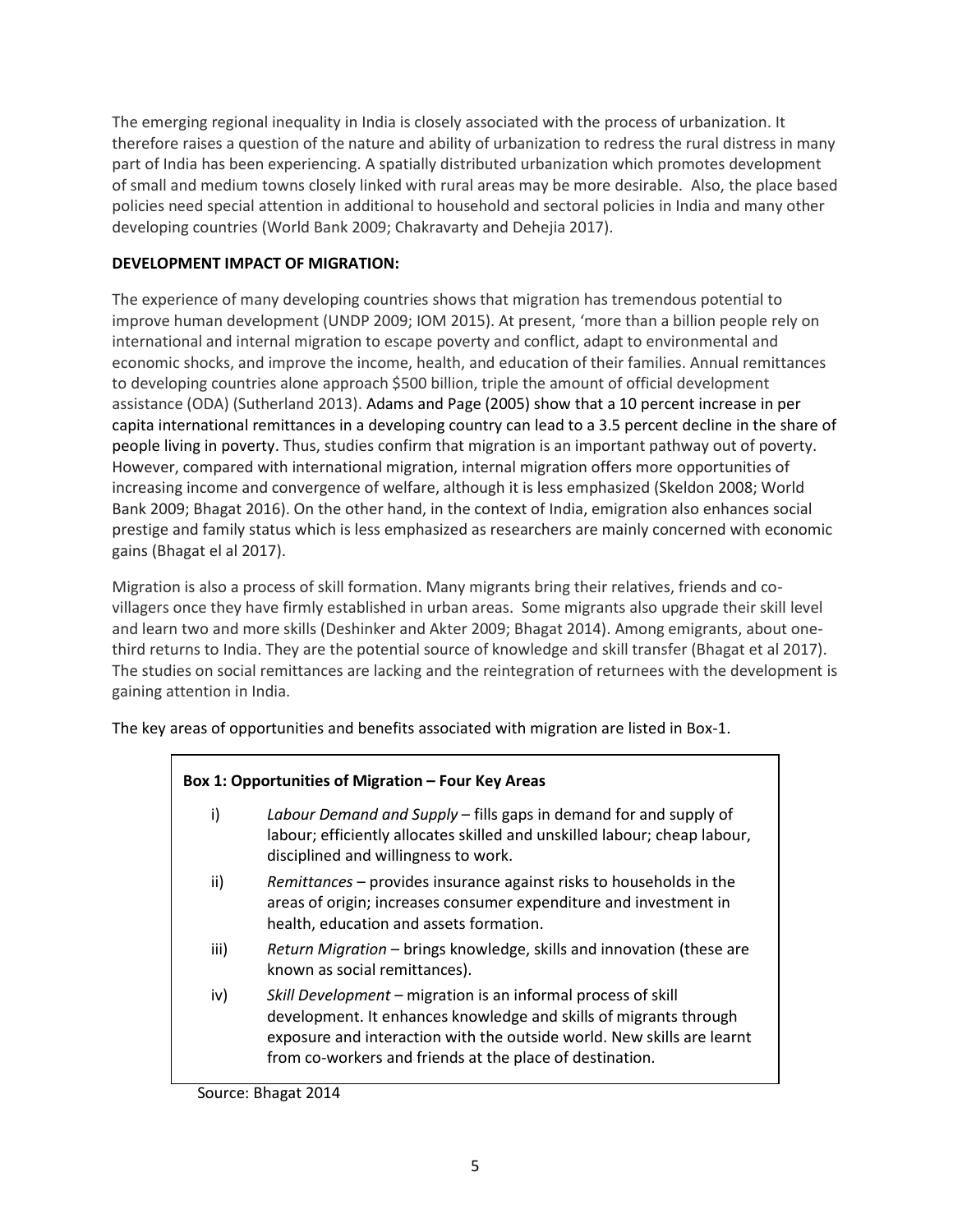Internal migration in India is closely associated with urban transition (Bhagat 2010). Dubey, Palmer-Jones and Sen (2004) observed that relatively better off sections of the populace and higher castes migrate from rural areas, the gaps that emerge are likely to be filled by the poor and the lower castes with implications for economic improvement and poverty reduction in rural areas. A number of studies also show that internal migration can help reduce or prevent households sliding into poverty in both sending and receiving areas (Deshingkar and Akter 2009; Higgins et al., 2010). A significant negative association exists between migration rate and the ratio of rural poverty in the areas of destination Bhagat 2010), and diversification of economic activities and increase in income in the areas of origin in India (Kumar and Bhagat 2017).

The efficiency of labour use and poverty reduction are the two main outcomes associated with transfer of surplus labour from agriculture to non-agricultural sector. It is also observed that people adopt circular, seasonal and temporary mobility patterns as a part of their livelihood strategies and income security in India (Keshri and Bhagat 2013; Bhagat 2014). Apart from the role of migration and remittances in poverty reduction, studies on India show the positive impact on building assets and improving the access to education and health care (Deshingkar and Sandi 2012; Ratha 2013; Kumar and Bhagat 2017). It is important to mention that the household remittances sent by internal migrants were twice compared to remittances sent by international migrants (NSSO, 2010).

However, migration is not viewed positively in India and policies are often aimed at reducing rural to urban migration. As a result there is a lack of integration of migration with the process of development (Bhagat 2012; 2014). The Human Development Report by UNDP (2009) highlights that migration is integral to the process of human development. Migration has also emerged as a possible adaptive mechanism in the context of climate change and the occurrence of extreme weather events like floods, droughts, and cyclones etc. (Foresight 2011; Rajan and Bhagat Forthcoming).

#### **MIGRATION AND INCLUSIVE URBAN POLICIES:**

Internal migration in India is many times larger than international migration. Critical issue is how to reduce the impact of push factors and augment the impact of pull factors so that return on investment in human capital could be maximized? Many have argued that it would be inappropriate to prevent migration as it plays a very important role in development and in fulfilling human aspirations. Preventing migration could even be counterproductive (UNDP 2009; World Bank 2009; UNESCO 2013; Foresight 2011). The recent UNESCO (2013) publication highlighted that the policies and programmes facilitating integration of migrants at the destination remain weak at best or non-existent and suggested the inclusion and integration of migrants in development. However, it is necessary to emphasize that migration is very intrinsic to the path of human development, but its impact is also place specific (de Haan 2011). Policies that lower the costs of migration, eliminate discrimination against migrants, and protect their rights can reap even bigger gains for development (Sutherland 2013). A continued understanding of urban transition is also essential for developing an appropriate spatial strategy of urbanization which is just and sustainable. In the context of India, there is a need to integrate migration in urbanization and development policies.

## **REFERENCES:**

Adams, Richard and John Page (2005) 'Do international migration and remittances reduce poverty in developing countries?' *World Development* 33 (10): 1645-1669.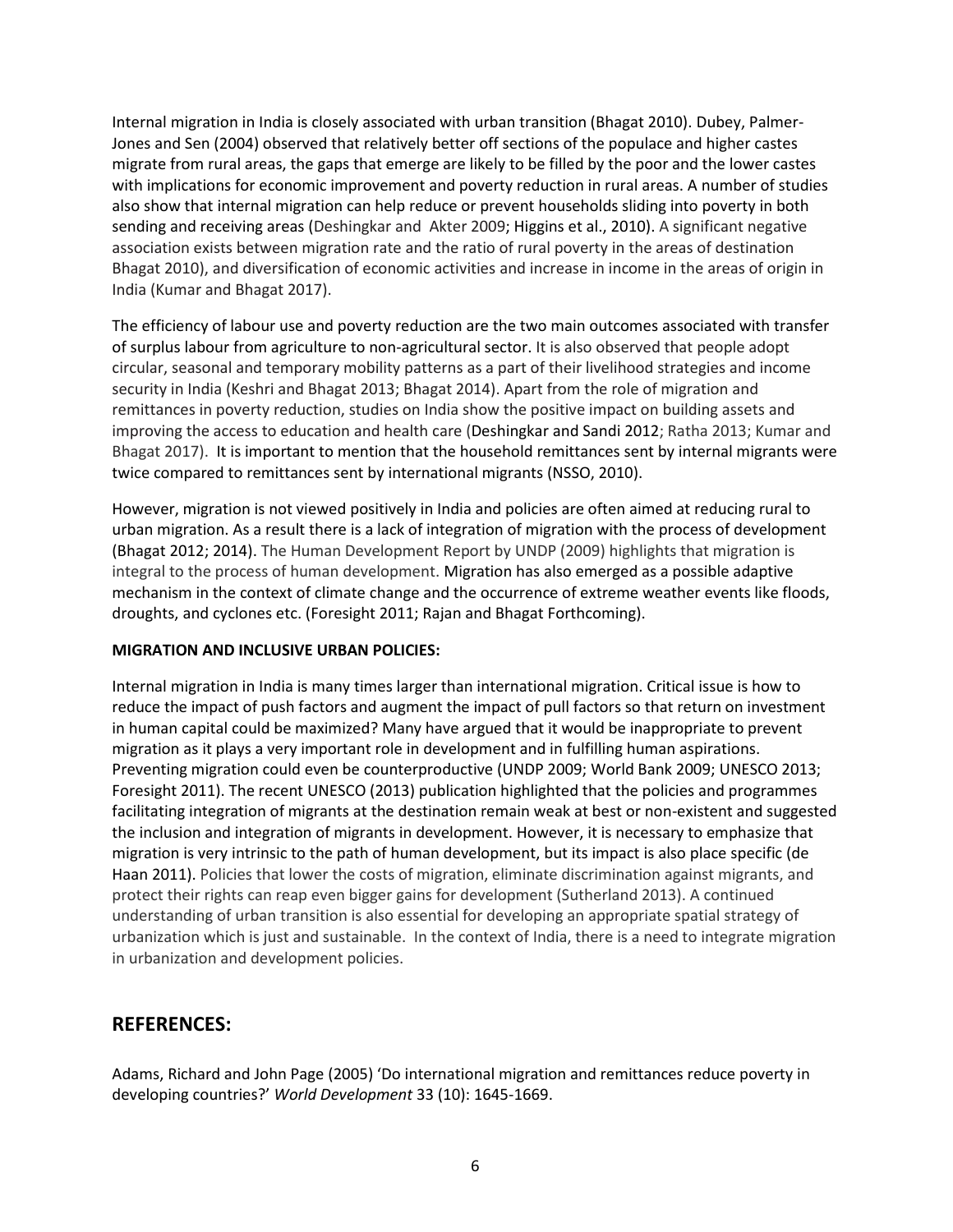Bhagat, R.B. and Mohanty, Soumaya (2009) 'Emerging pattern of urbanization and the contribution of migration in urban growth in India', *Asian Population Studies*, vol. 5, No. 1, pp. 5-20.

Bhagat, R. B. (2010) 'Internal migration in India: are the underprivileged migrating more', *Asia Pacific Population Journal*, Vol. 25, No. 1, 2010, pp. 31-49.

Bhagat, R. B. (2011a) 'Emerging Pattern of Urbanisation in India', *Economic and Political Weekly*, August 20, Vol. 46, No. 34, 2011, pp. 10-12.

Bhagat, R. B. (2011b) 'Urbanisation and access to basic amenities in India', *Urban India*, Vol. 31, No. 1, , pp. 1-13.

Bhagat, R. B. (2012) 'Migrants (Denied) Right to the City', In: *National Workshop on Internal Migration and Human Development: Workshop Compendium, Vol. 2, Workshop Papers*, UNESCO and UNICEF, New Delhi, pp. 86–99.

Bhagat, R.B. (2013) 'Urbanisation: Size Matters', *Infochange Agenda,* August 2013; [http://infochangeindia.org/agenda/urbanisation/size-matters.html,](http://infochangeindia.org/agenda/urbanisation/size-matters.html).

Bhagat, R. B. (2014) 'Urban migration trends, challenges and opportunities in India', Background Paper for *World Migration Report 2015*: Migrants and Cities, International Organization for Migration.

Bhagat, R. B. (2016) **'**Changing pattern of migration in India', In C. Guilmoto and Gavin Jones, (eds.) *Contemporary Demographic Transformations in China, India and Indonesia,*  Springer, Dordrecht, pp. 239-254.

Bhagat, R. B., Das, K. C, Prasad, R. and Roy, T. K. (2017) 'International out-migration from Gujarat, India: the magnitude, process and consequences, *Migration and Development*, Vol. 6, No. 3, 2017, pp. 448- 459.

Bettencourt, L. and West, G. (2010) 'A unified theory of urban living', *Nature*, Vol. 467, 21 October, 2010, pp. 912-913.

Chakravarty, Praveen and Dehejia, Vivek (2017) "Will GST exacerbate regional divergence", *Economic and Political Weekly*, Vo. 52, No 25&26 (June 24), pp. 97-101.

de Haan, A. (2011) Inclusive growth? Labour migration and poverty in India. ISS Working Paper No. 513, Institute of Social Studies, The Hague.

Deshingkar, P. and S. Akter (2009) *Migration and Human Development in India, Human Development,*  UNDP Human Development Research Paper, 2009/13. Available from: http://hdr.undp.org/en/reports/ global/hdr2009/papers/HDRP\_2009\_13.pdf.

Deshingkar, P. and M. Sandi (2012) 'Migration and human development in India: new challenges and opportunities' National Workshop on Internal Migration and Human Development in India, 6–7 December 2011, Workshop Compendium, Vol. 2, Workshop Papers, UNESCO/ UNICEF, 2012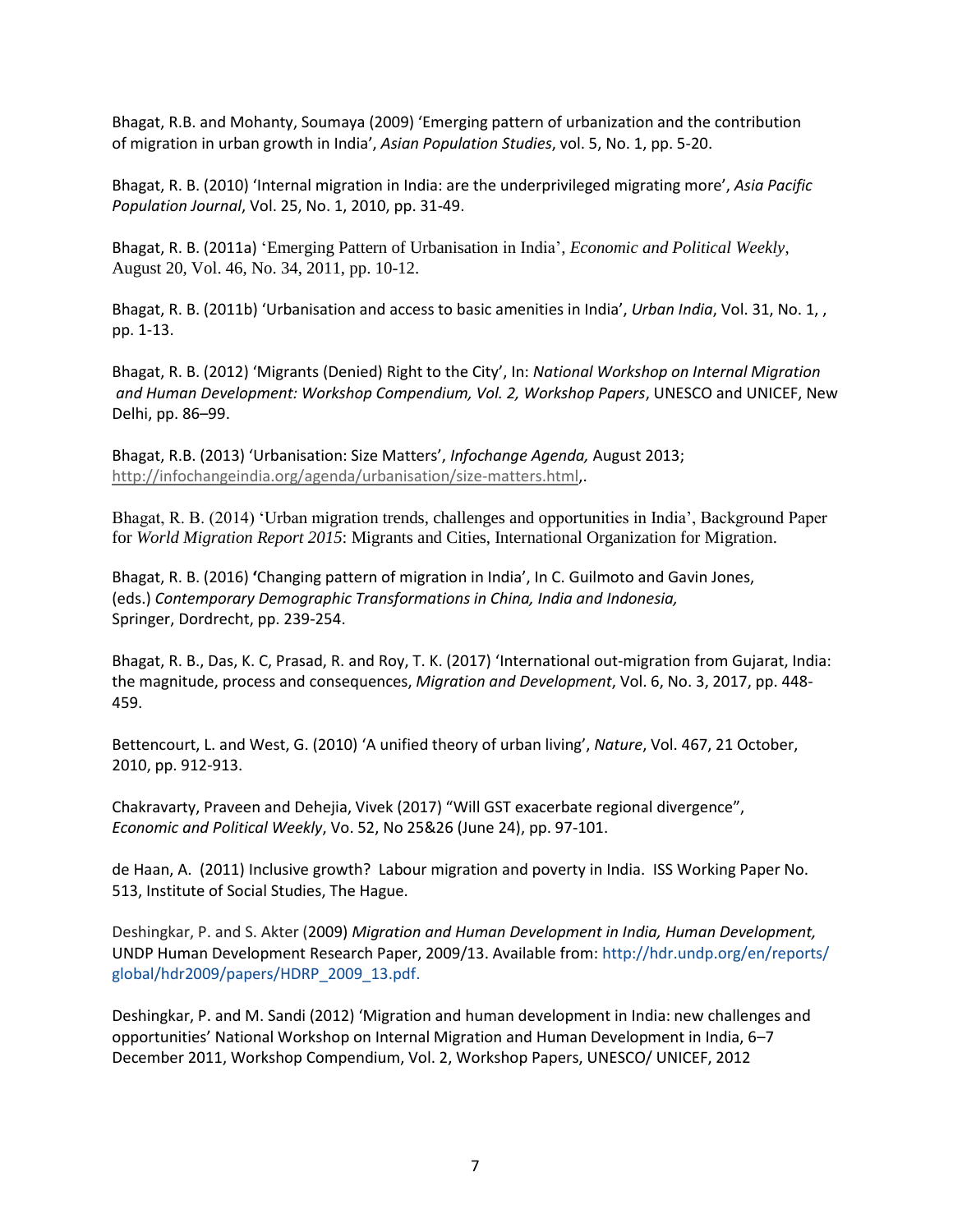Dubey, A., R. Palmer-Jones and K. Sen (2004) 'Surplus labour, social structure and rural to urban migration: evidence from Indian data', Paper Presented at the Conference on the 50<sup>th</sup> Anniversary of the Lewis Model, 6-7 July, 2004:

[\(www.sed.man.ac.uk/research/events/conferences/documents/Arthur%20Lewis%20Papers/Sen2.pdf](http://www.sed.man.ac.uk/research/events/conferences/documents/Arthur%20Lewis%20Papers/Sen2.pdf)  accessed on 19th October, 2014).

Fei, John, C. H. and Ranis, Gustav (1964) *Development of Surplus Labour Economy: Theory and Policy*, Richard A. Irwin, Inc, Homewood, Illinois.

Foresight (2011) *Migration and Global Environmental Change: Future Challenges and Opportunities, Final Project Report*, Government Office for Science, London.

Harris, J and Todaro, M.P (1970) 'Migration, unemployment and development: A two-sector Analysis', *American Economic Review* Vol 60, No 1, 126-142.

Henderson, J Vernon (2010), "Cities and development", *Journal of Regional Science* Vol 50, No 1, pp. 515–540.

Higgins, K., K. Birds and D. Harris (2010) *Policy Responses to the Spatial Dimensions of Poverty*. Overseas Development Institute (ODI) Working Paper, 328/CPRC 168.

IOM (2015) *World Migration Report: Migrants and Cities, A New Partnership to Manage Mobility* International Organization for Migration, Geneva.

Keshri, Kunal and Bhagat, R. B. (2013) 'Socio-economic determinants of temporary labour migration in India,' *Asian Population Studies*, Vo. 9, No. 2, pp. 175–195.

Kumar, Nandan and Bhagat, R. B. "Interaction between Migration and Development: A Study of Income and Workforce Diversification in Rural Bihar" *Environment and Urbanization ASIA* 8(1):120-136.

Li, Xiaofei, Florax, Raymond and Waldorf, Brigitte (2014) **'**Agricultural productivity and urbanization: A smooth coefficient regression analysis', Selected Poster prepared for presentation at the Agricultural & Applied Economics Association, 2014 AAEA Annual Meeting, Minneapolis, MN, July 27-29, 2014.

Lewis, W.A. (1954) *Economic Development with Unlimited Supplies of Labour*, *The Manchester School,* 22 (2): 139–191.

McKeown, A. (2004) " Global migration, 1846-1940", *Journal of World History*, Vol. 15, No. 2, pp. 155-189.

Mitra, Arup and Mehta, Barjor (2011) 'Cities as engines of economic growth; evidence from India', *Journal of Urban Planning and Development*, Vol. 132, No. 2, pp. 171–183.

National Sample Survey Office (NSSO, 2010) *Migration in India 2007–08*, Ministry of Statistics and Programme Implementation, Government of India, New Delhi.

Quigley, John, M. (2008) 'Urbanization, Agglomeration and Economic Development', Working Paper No. 19, Commission on Growth and Development, World Bank, Washington DC.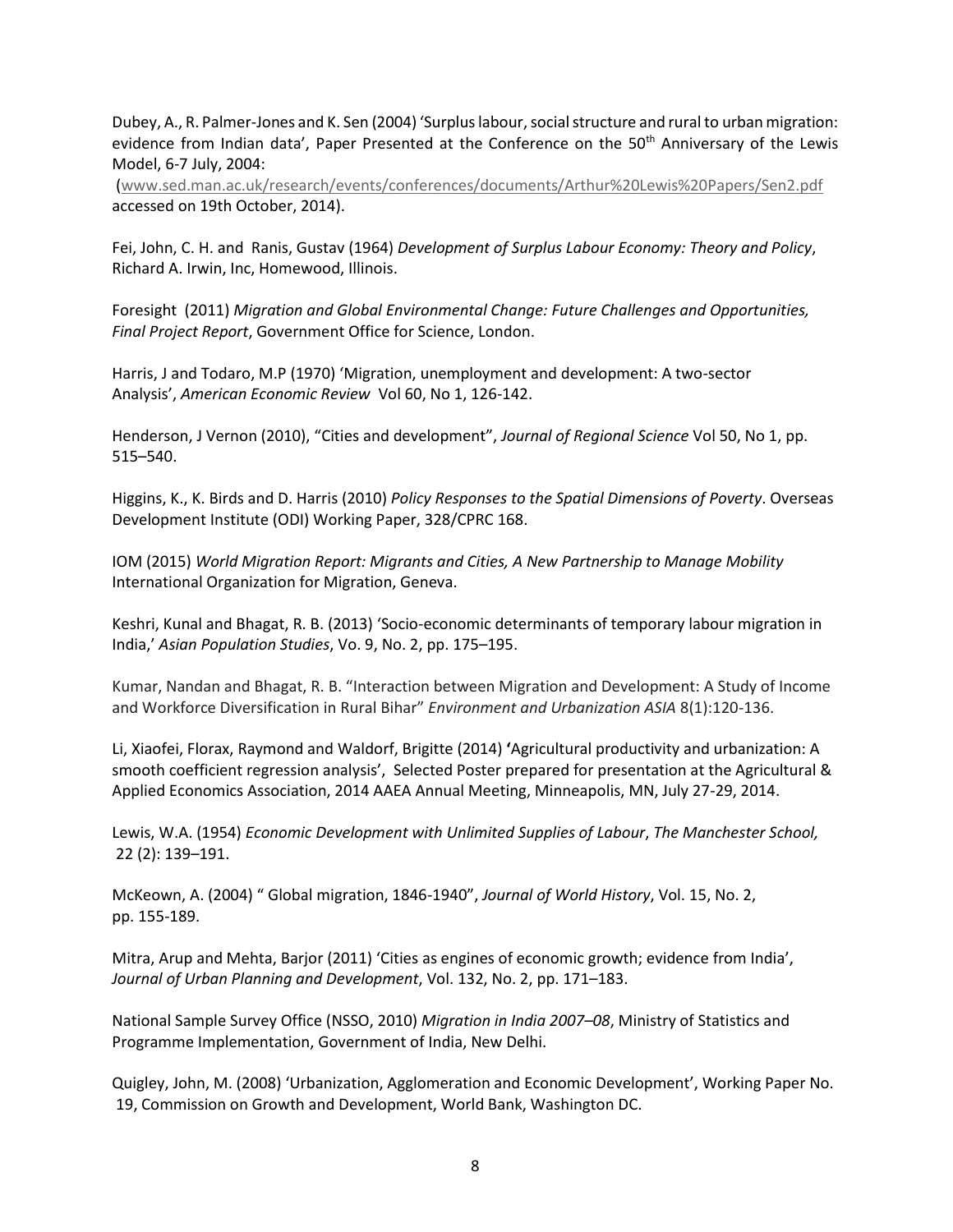Rajan , S.I. and Bhagat, R. B. (2018) *Climate Change, Vulnerability and Migration*, Routledge (forthcoming)

Ratha, Dilip, and William Shaw (2007) 'South-South Migration and Remittances,' Working Paper 102, World Bank, Washington, DC.

Ratha, Dilip (2013) 'The impact of remittances on economic growth and poverty reduction' Policy Brief No. 8, September 2013, Migration Policy Institute.

Skeldon, R. (2008) 'International migration as a tool in development policy: a passing phase?' *Population and Development Review*, Vol. 34, No. 1, pp. 1-18.

Spencer, M., Annez, P.C and Buckley, R. M. (2009) *Urbanization and Economic Growth*, Commission on Growth and Development, World Bank, Washington, DC.

Sutherland, Peter D (2013) "Migration is development: how migration matters in post-2015 debate", *Migration and Development*, Vol. 2, No. 2, pp. 151-156.

Stark, Oded and David E. Bloom (1985) 'The new economics of labor migration', *The American Economic Review*, Vol. 75, No. 2, pp. 173-178.

Turok, I and McGranahan, G. (2013) 'Urbanization and economic growth: the arguments and evidence for Africa and Asia', *Environment and Urbanization*, Vol. 25, No. 2, pp. 465-482.

United Nations Development Programme (UNDP) (2009) *Human Development Report*, *Overcoming Barriers: Human Mobility and Development*, United Nations Development Programme, New York.

United Nations Educational, Scientific and Cultural Organization (UNESCO) (2013) *Social Inclusion of Internal Migrants in India,* UNESCO, New Delhi.

United Nations, Department of Economic and Social Affairs, Population Division (2015). *World Urbanization Prospects: The 2014 Revision, (ST/ESA/SER.A/366).*

UNFPA (2004) *Programme of Action*, Adopted at ICPD, Cairo, 5-13 September 1994.

UN-HABITAT (2012) *The State of the World's Cities, 2012-13: Prosperity of Cities*, United Nations Human Settlement Programme (UN-HABITAT), Nairobi.

UN-HABITAT (2017) *New Urban Agenda*, United Nations Conference on Housing and Sustainable Urban Development, HABITAT-III, Quito 17-20 October, 2017.

Zhu, Y. (2004) "Changing urbanization processes and in situ rural-urban transformation: Reflections on China's settlement definitions", in A. Champion and G. Hugo (eds.) *New Forms of Urbanization: Beyond the Urban-Rural Dichotomy*, Aldershot: Ashgate, 207-228.

World Bank (2009) *World Development Report: Reshaping Economic Geography*, the World Bank, Washington, DC.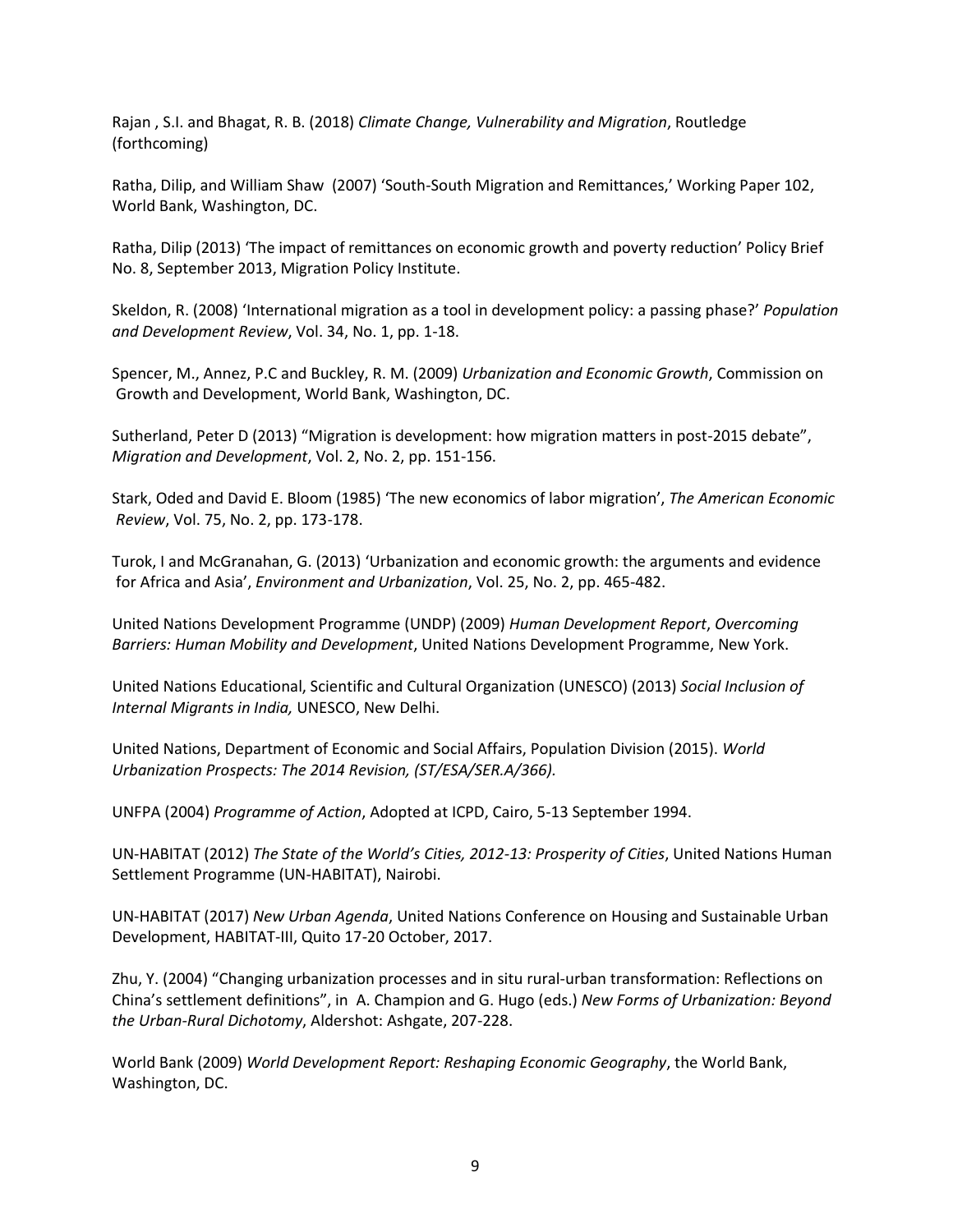World Bank (2013) *Urbanization beyond Municipal Boundaries: Nurturing Metropolitan Economies and Connecting Peri-Urban Areas in India*, Washington, D.C.